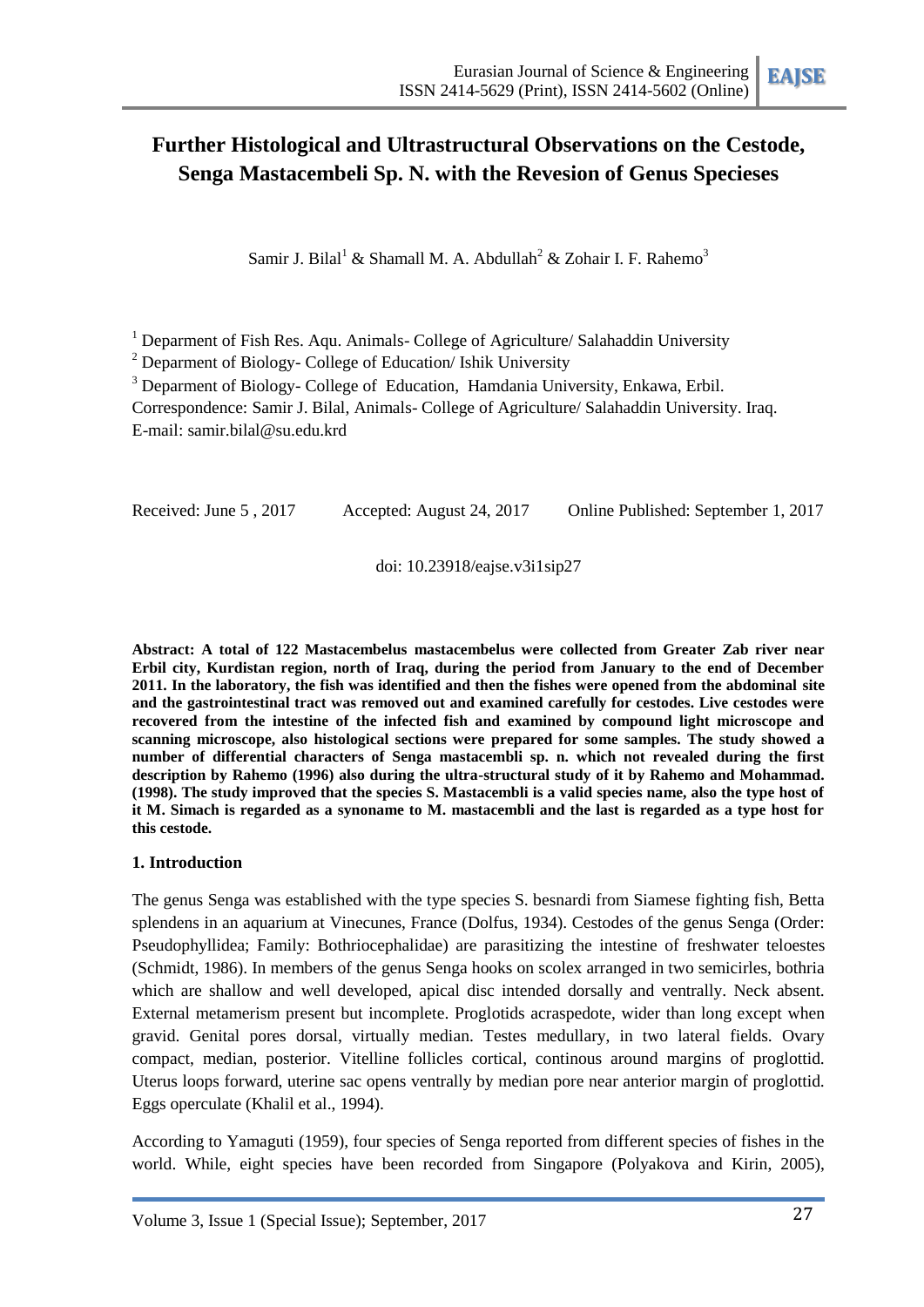recently 27 species have been recorded from India (Bhure and Nanware, 2011). In Iraq, only one species recorded namely S. mastacembeli Rahemo, 1996 which described as a new species by from Mastacembelus simach collected from Tigris river near Musol city (Mhaisen, 2012).

The present study was planned for redescription of S. mastacembeli, including its morphology, surface ultra structure and histologic structure which parasitizes M. mastacembelus in the Greater Zab River and brief comparison of the genus Senga with its nearest genus, Polyonchobothrium.

## **2. Materials and Methods**

A total of 122 Mastacembelus mastacembelus were collected from Greater Zab river (tributaries of the Tigris river) at Gwer district near Erbil city, Kurdistan region, north of Iraq, during the period from January to the end of December 2011. The fish specimens were collected by gill netting and cast netting by local commercial fishermen.

In the laboratory, the fish was identified according to Coad (2010); Froese and Pauly (2016), and then the fishes were opened from the abdominal site and the gastrointestinal tract was removed out from the rectum to the esophagus and opened longitudinally and examined carefully for cestodes (Amlacher, 1970; Barson, 2004).

For light microscopy (LM), a live cestodes were recovered from the intestine of the infected fish. The parasites were then washed in 0.6% saline solution, fixed in hot 4% formalin and preserved in 70% ethanol. The staining is accomplished by using Schuberg's iron hydrochloric carmine by Regressive staining method, destaining was performed with an acid ethanol (HCl/ETOH) solution and stopped by transferring the samples into 80% ethanol. Dehydration by using of graduated concentrations of ethanol. The specimens put between a coverslipe and a piece of paper to avoid coiling during dehydration, clove oil used for clearing of the specimens after dilution by graduted concentrations of ethanol. Drawings were made with the aid of a Zeiss microscope drawing attachment (Scholz & Hanzelová, 1998). Photos were taken with Olympus camera (Japanese origin), and the figures were drawn by using a camera lucida (drawing tube).

For histological study, the samples of cestodes preserved in 70% ethanol then dehydrated by graduated concentration of ethanol (80%, 90% and 96% ((twice)), then ethonol changed with aceton for 35-40 min., then transfered to toluen for one hour then to a new toluen for 1.30 hour. The specimens embbeded in Paraplast media (Paraplast Regular) manufactured by Sigma-ALDRICH co. for 24 hours then transfered to a new Paraplast for 48 hours and third paraplast for 72 hours in oven on 56C°. Then the samples were placed in a perpendicular position under a dissecting microscope, which has to be done quickly before the paraffin hardens. After 30 minutes the vial was placed in the refrigerator, to be become hard in order to remove the paraffin-enclosed sample from the vial.

After embbeding, sections where obtained by using microtome at 8-12 um thick, streched on 40  $\degree$ water bath then fixed on slides with help of 80 C◦ hotplate. Wax were removed from sections by using xylene then descending sereis of alcohols were used for dehydration. Sections were stained using hematoxyline-eiosin, finally mounted in canada balasm (Scholz & Hanzelová, 1998).

Specimens for the Scanning Electrone Microscopy (SEM) were fixed and preserved like that used for (LM), then dehydrated completly. Chemical method, Hexamethyldisilazan was used for drying of tape worms by covering the specimens with this material for 5-10 min., then the chemical taked out totally with a droper, leave the worms to dry at room temp. Finally, when the specimens totally dried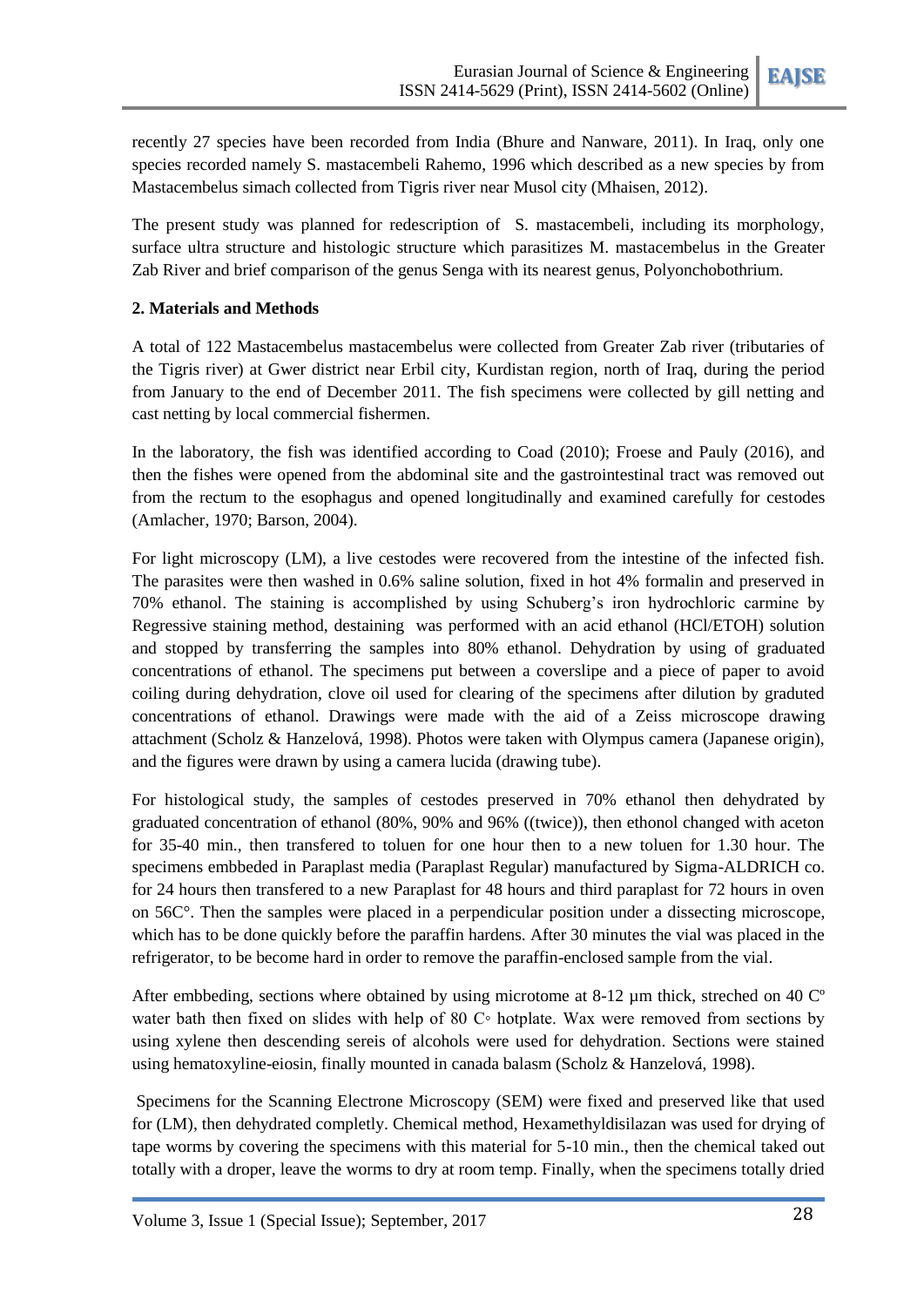embbeded on the target and sputter-coated with gold; they were examined using a JEOL JSM-7401F scanning electron microscope (Academy of Czech Republic - parasitology institute) at an accelerating voltage of 4 kV GB low linked to an external computer system. Each specimen was observed specially on the morphology of the scolex (Scholz & Hanzelová, 1998).

## **3. Results and Discussion**

Fishes were surveyed for parasitic cestodes during the period of the present study. The survey showed the occurrence of one cestode belonging to the genus Senga.

Senga mastacembeli Rahemo, 1996

Host: Mastacembelus mastacembelus (Marmarej).

Prevalence of infection: 73.77%.

Mean intensity: 2.3.

Site infection: Intestine.

Locality: Greater Zab river at Gwer District.

Description: Medium sized, white yellowish worms. Body length 90-123 mm, width 2.12-2.89 mm. Scolex lancet shaped, 0.561- 0.752 mm length, 0.865-0.917 mm width (Fig. 1A; 2A; 4A). Bothria 0.653-0.739 mm length, 0.174-0.189 mm width (Fig. 1B; 1C; 2B; 4B). Rostellum 0.083-0.91 mm length, 0.168-0.183 mm width (Fig. 1B; 2B; 4B). Hooks are in one row and two semi-circles around the anterior end of rostellum, 48-50 in number, 0.023-0.031 mm length, 0.0052-0.0078 mm width (Fig. 1C; 2B; 4C; 4D; 4E). Immature proglotid, 0.351-0.405 mm length, 0.462-0.492 mm width (Fig. 1D). Mature proglotid wider than long, 0.357-0.374 mm length, 1.298-1.342 mm width (Fig. 1E; 1F; 2C). The ovary is bilobed and compact in texture, 0.299-0.345 mm in length and 0.065-0.079 mm in width (Fig. 1E; 2C), similar observations were recorded by Rahemo (1996). Oviduct, 0.059-0.065 mm length (Fig. 1E; 2C). Uterus highly curved, 0.389-0.412 mm length, 0.023-0.034 mm width (Fig. 1E; 2C). Vagina median in ventral surface of the proglotide, 0.034-0.041 mm length, 0.132-0.139 mm width (Fig. 1F; 2C). Cirrus sac semi spherical to sub spherical, alternated in proglotids measured, 0.174-0.183 mm length, 0.213-0.233 mm width and with a thick muscular wall (Fig. 1E; 2C). The testes in the present specimens varies between 65 -72 in mature segments, situated at the lateral fields, each 0.0132 -0.167 mm length, 0.0226-0.0261 mm width not reaching the ovary level, and are medullary in position (Fig 1E; 2C; 3C; 3D). Anyhow, the number of testes reported in the present specimens is less than that estimated by Rahemo (1996) it may be due to maturation status, but in both studies testes are found in medulla. As seen in (Fig 1E; 1F; 3A; 3B; 3C; 3D), most of the reproductive organs are demonstrated either grossly or in both longitudinal and cross sections. Vitelline follicles 0.0089-0.0097 mm length, 0.0078-0.0091 mm width (Fig 1F; 2C). The vitelline follicles in the examined specimens lie on both sides of the mature segments occupying extensive area (Fig 1E; 1F; 1G). Furthermore, these vitelline follicles are cortico-medularly in position but more abundant at the medulla. Such results were not reported by Rahemo (1996) and Rahemo and Mohammad (1998).

Gravid segment, 0.448-0.477 mm length, 1.821-2.45 mm width, containing an enlarged sac like uterus, 0.356-0.371 mm length, 0.734-0.762 mm width, filled with eggs (Fig. 1G; 2D; 3C). Uterus is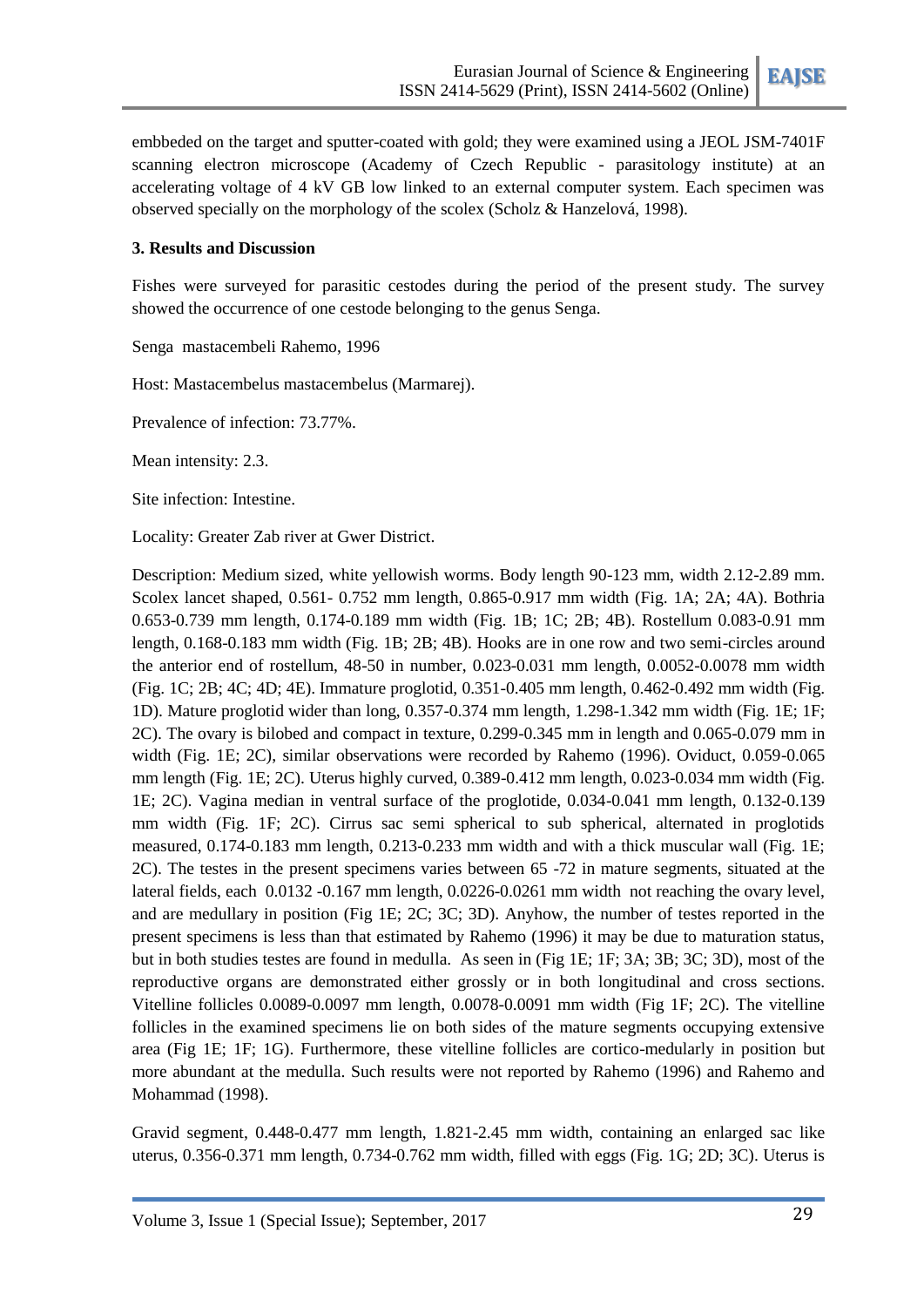filled with eggs which are operculated, oval in shape 0.0023-0.0031 mm length, 0.0012-0.0013 mm width, the operculum was not seen by Rahemo (1996) and Rahemo and Mohammad (1998). Further studies are suggested to explore the factors influencing the hatching of these eggs i.e. the removal of this operculum and the emerging of the oncomiracidium of the present species which was not observed neither in this study nor in the previous studies (Rahemo, 1996; Rahemo and Mohammad, 1998). However, experimental studies may reveal the stages of the life cycle of the present worm both in Greater Zab river from which the present fishes were collected or from Tigris river from which Rahemosʹ specimens were collected.

Scanning electrone microscopy of the scolex showed the presence of fine, hairy michrotichia, medium in length about 10  $\mu$ m (Fig. 4F), these microtiches usually present in cestodes (Roberts and Janovy, 2005) thier function is not known but it may help in the attachement of the worms to intestinasl lining. These michrotrichis were not observed by Rahemo (1996) as he did not used SEM. The michrotrichis of the scolex (Fig. 4E) seem to be irregular, some are short others are long, some posteriorly directed while others are transversely directed. Comparing the michrotrichis of this worm with Hymenolepis nana, in the latter they are all posteriorly directed while in other cestodes, Trypanorhynch they are five to six- figered palmate michrotrichis (Roberts and Janovy, 2005). Also (Fig. 4F) show hard and well formed hooks which are posteriorly curved and pointed distally while thier proximal part are inserted in the rostellum. Furthermore, these hooks are arranged in two semicircles (Fig. 4B; 4C; 4E), these observations where not noticed by Rahemo (1996). In addition, scanning electrone micrographs show that the bothria are deep, highly musculated and with glandular tips (Fig. 4C; 4D). Anyhow, the glandular nature of these glandular tips are to be confirmed by tacking transmission electrone microscopy in order to have predection about thire function, which is likely a secretion used for attachment. As in (Fig. 4F) these microtrichis are of filamentous and canoid type which directed postriorly similar to the observations of transmission electrone microscope observation carried out by Rahemo (1998). Generally these michrotriches are similar to micrivilli present in the gut mucosa of vertebrates and invertebrates. Electrone miscroscopical study show that each michritiche have a dense distal portion set off from the base by a multilaminar plate (Roberts and Janovy, 2005). Anyhowe, Rahemo and Mohammad (2002) made a scanning electron microscopy for the scolex of this cestode but thier observation were obage and incomplete as the microscope at that time was not working properly. Neck absent (Fig. 4B).

As revealed from both longitudinal and cross sections (Fig. 3A; 3B; 3C; 3D) their are no septa betweem proglottidis which is a general style of cestode structure, such fenomenon was not recorded in the previous studies (Rahemo, 1996; Rahemo and Mohammad, 1998).

From the paraffine sections musculature not developed highly, only some logitudinal and transverce bundles were located underneath the tegument (Fig. 3C; 3D). The vitelline follicles are cortical, compact and spherical in transvers sections (Fig. 3C; 3D). Testes are medullary, arranged in two incomplet rows, starting from the uterus anterior end level and extended to the end of posterior end level of ovaries (Fig. 3A; 3C; 3D). Ovary is bilobed, compact, connected by narrwo connections with short oviducts (Fig. 3C; 3D). The most important observation in the present study is the Mehlis' gland which is found to be large, spherical or subovoid in cross section lie just directly beneath the ovary loops, sometimes may pass to other adjacent proglottids since there are no intersegmental septa in the present worm (Fig. 3A; 3C).

It is noteworthy that most of the above observation were lacking in examination of the Senga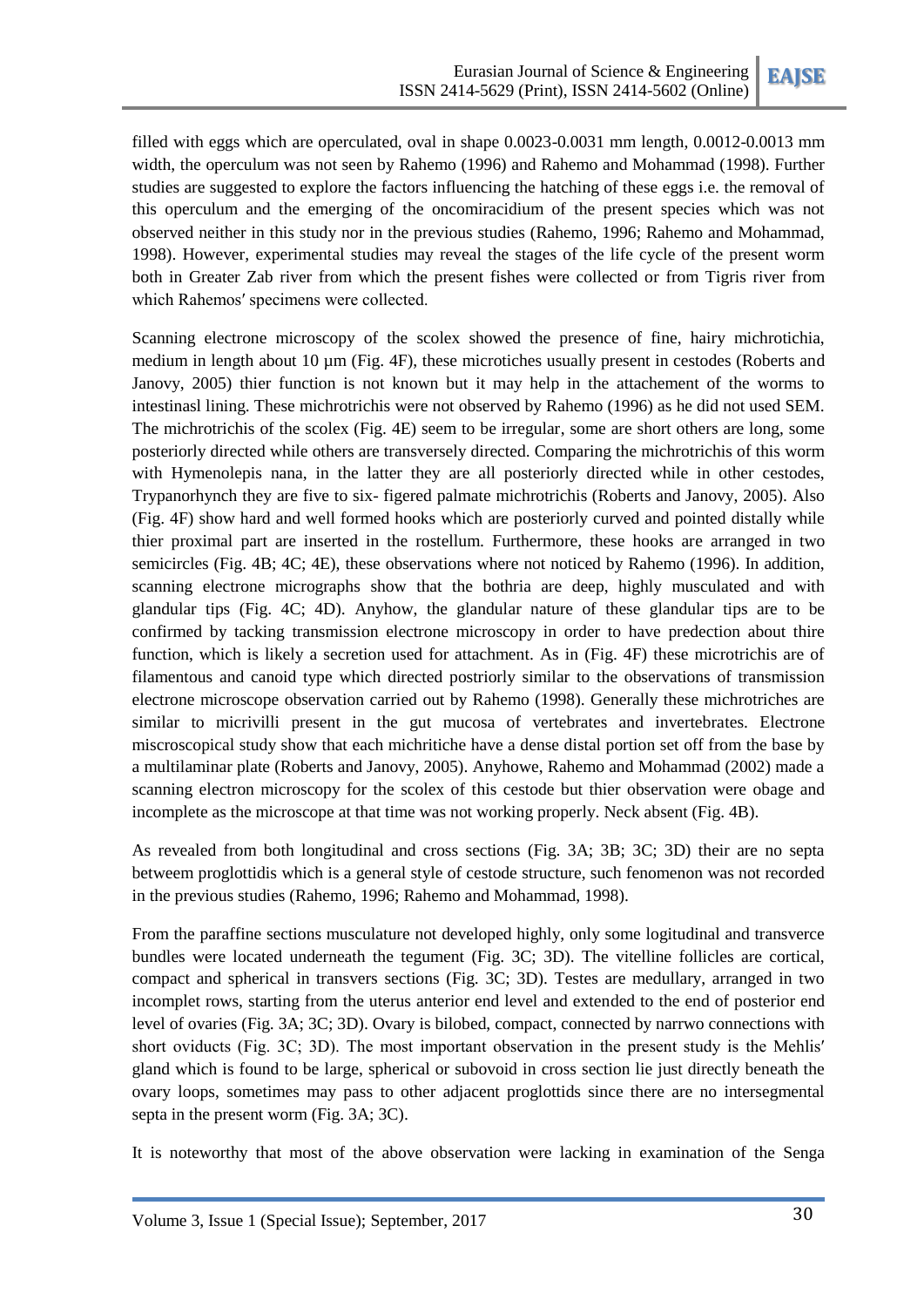

specimens carried out more than three decade ago.

The present study regarded as a first redescription of this species in the world including a lot of important characters like shape and position of vettilaria and testes, shape and long of oviduct, Mehlis' gland, vagina and eggs, also it is histology and surface ultra structure (like michrotriches) characters by using scanning electron microscope. The fish host of the present cestode is M. mastacemulus, while in the previous studies, Mastacembelus simach, more likely these two names are synonemous according to fishbase (2011) and Coad (2010), in his valid book gave no report of S. simach.

Bashě and Abdullah (2010) described Polyonchobothrium magnum from the intestine of the same host (M. mastacemulus) and locality (Greater Zab river) with very similar characters and hooks arranged in two semicirles and since the hooks of Polyonchobothrium spp. are arranged in four quadrants, for this, this name regarded as a synoname for S. mastacembeli (Khalil et al., 1994).

Species revesion of genus Senga:

According to Bhure and Nanware (2011) there are 26 other species under this genus were recorded from freshwater fishes namely:

Senga ophiocephalina from Ophiocephalus argus at Taimen, China.

- S. lucknowensis from Mastacembelus armatus in India.
- S. malayana from Channa striata.
- S. parva and S. filiformis from Channa micropeltes at Malacca.
- S. pahangensis from Channa micropeltes at Tesak Bera.
- S. besnardi from Ophiocephalus gachua in India.
- S. visakhapatanamensis from Ophiocephalus puncatus in India.
- S. khami from Ophicephalus marulius from Kham river at Aurangabad.
- S. godavari from M. armatus at Nanded, M.S. India.
- S. aurangabadensis was added from M. armatus at Aurangabad M.S. India.
- S. paithaniensis from M. armatus.
- S. raoi and S. jagannathae from Channa punctatus.
- S. maharashtrii and S. gachuae from the intestine of M. armatus.
- S. chauhani from Channa punctatus.

S. mohekarae from the intestine of the M. armatus, at Parli, Dist. Beed, M.S. India, S. armatusae from Mastacembalus armatus.

S. tappi from M. armatus.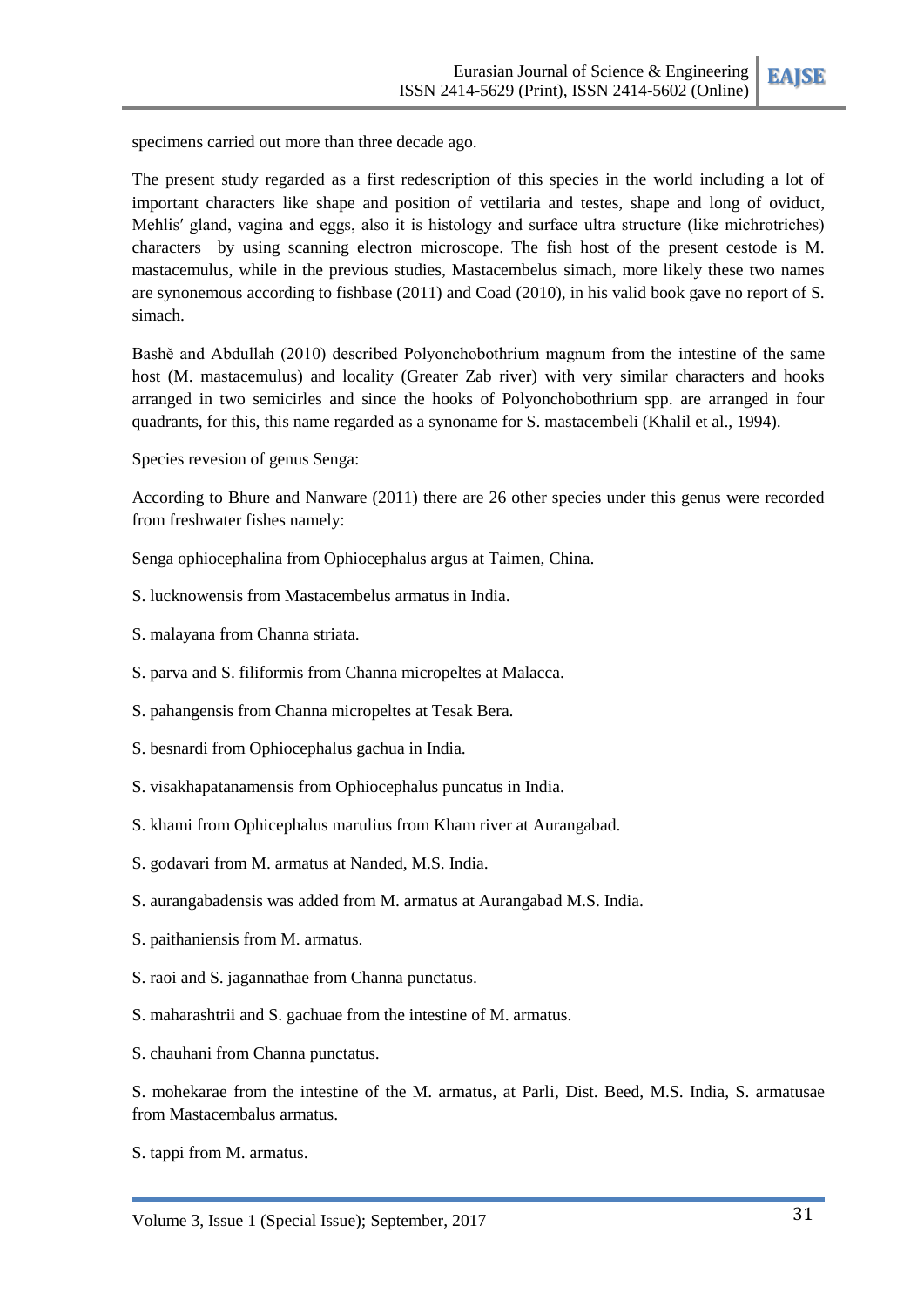- S. ayodhensis from Amphinuous cuchia.
- S. baghui from Rita rita.
- S. jadhavae from Mastacembelus armatus.
- S. chandapurensis from Mastacembelus armatus.
- S. tictoi from Punctatus ticto.
- S. madhavae from M. armatus.

Rego (1997) described a new species of cestodes belonged to the genus Senga from the intestine of Astyanax scabripinnis from Brazil namely: S. besnardi. The distinguishing features of this species are scolex rectangular, with an apical bilobed disc whose margins carry a row of hooks, divided in two half circles of hooks, each half has 14-15 hooks of different size and form, some vestigial and rudimentary hooks intercalated between the others, as described to S. besnardi

Polyakova and Kirin (2005) described Senga sharpiloi from Channa micropeltes from Singapore. S. sharpiloi differs from others species of genus Senga by the size strobili length, scolex is pear shaped, apical disc elongated slightly, hooks of the ends of both semicircles are smaller than the others and number of hooks (44-50 + 4), number of testes which is 22-24 in each proglottid and arrangement of them.

Bhure and Nanware (2011) described S. satarensis from M. armatus at various places of India. The worm comes closer to all the known species of this genus in general topography of organ but differs due to scolex pear shaped, tapering anteriorly and broad posteriorly, rostellum medium, rounded, bearing 28-30 rostellar hooks, mature proglottids six to seven times broader than long, testes 175- 200 in numbers, scattered throughout the segment, cirrus pouch oval, ovary distinctly bilobed, vagina thin, runs posteriorly, genital pores oval in shape, vitellaria granular, uterus saccular and egg elongated.

Wankhede et al. (2012) studied the histopathological changes of the intestine of freshwater fish M. armatus infected with Senga sp. and noticed destruction and extrusion of the intestinal villi, fibroblast cells and plasma cells.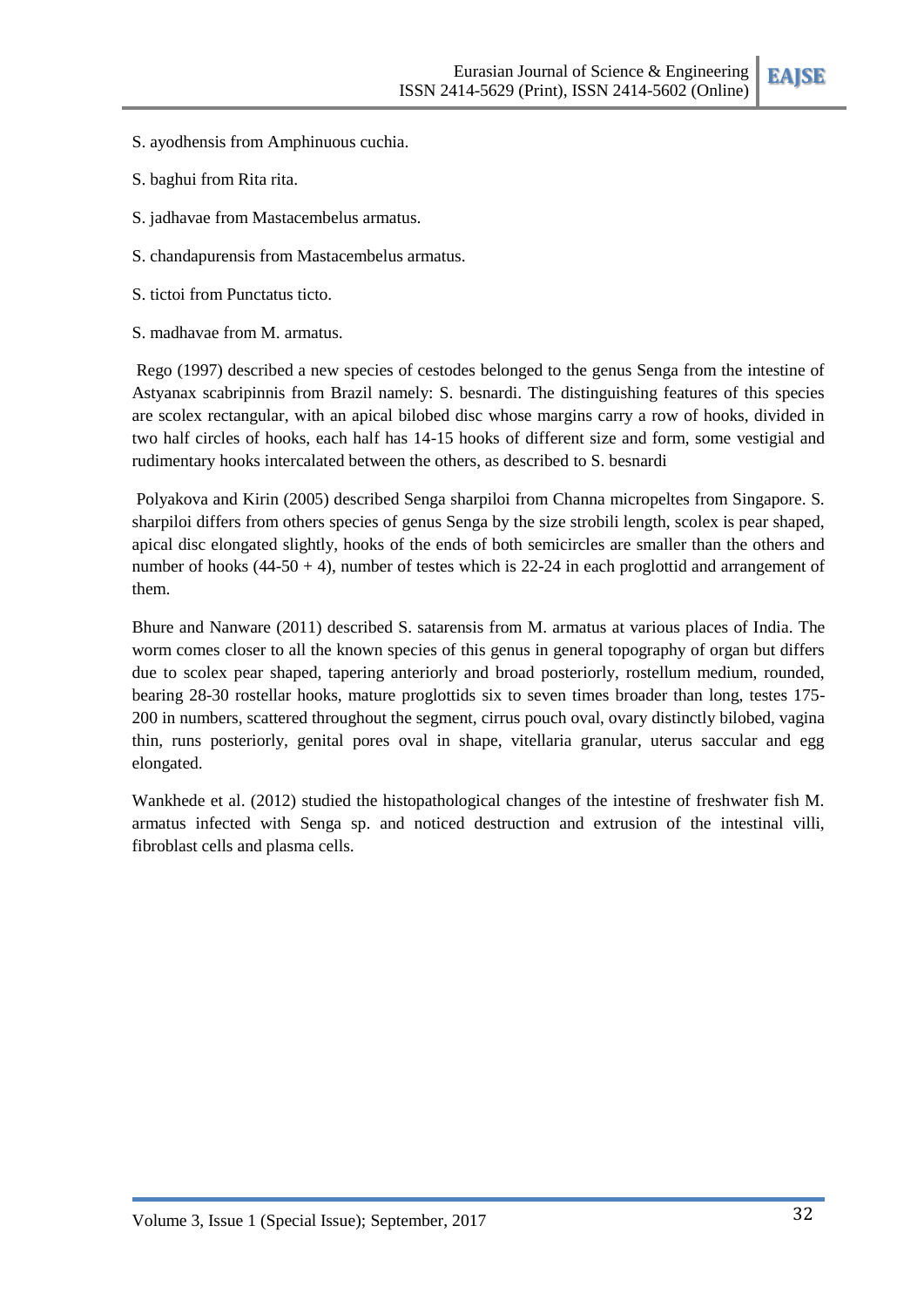

**Figure (1):** Photomicrograph of Senga mastacembeli.

A- Scolex, B- Rostellum, C-Pressed prososcis show hooks, D- Immature proglotid, E- Mature proglotid (Dorsal view), F- Mature proglotid (Ventral view), G- Gravid proglotid.

**EAJSE**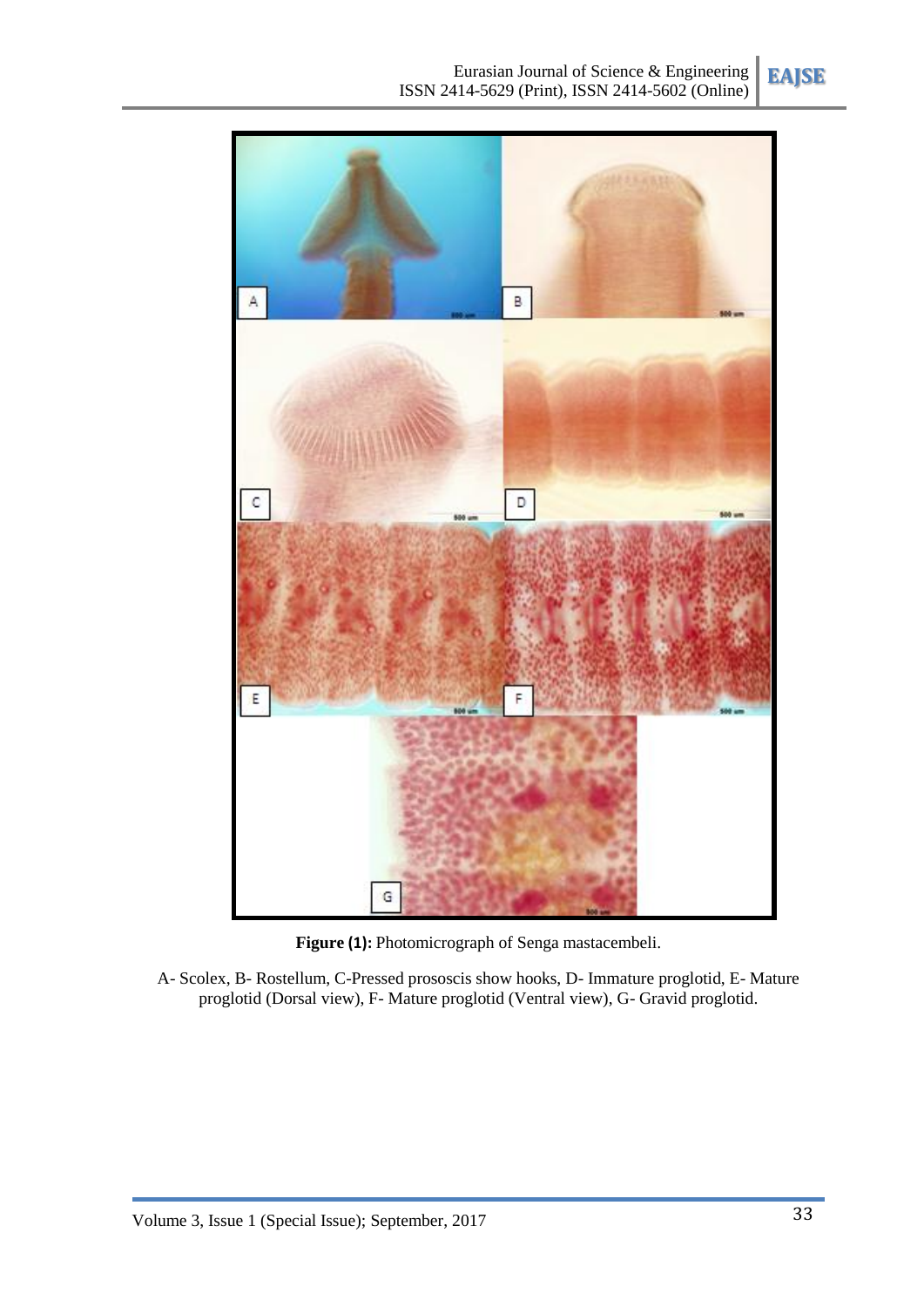**EAJSE**



Figure (2): Lucida drawings of S. mastacembeli.

A- Scolex, B- Rostellum, C- Mature proglotid, D- Gravid proglotid.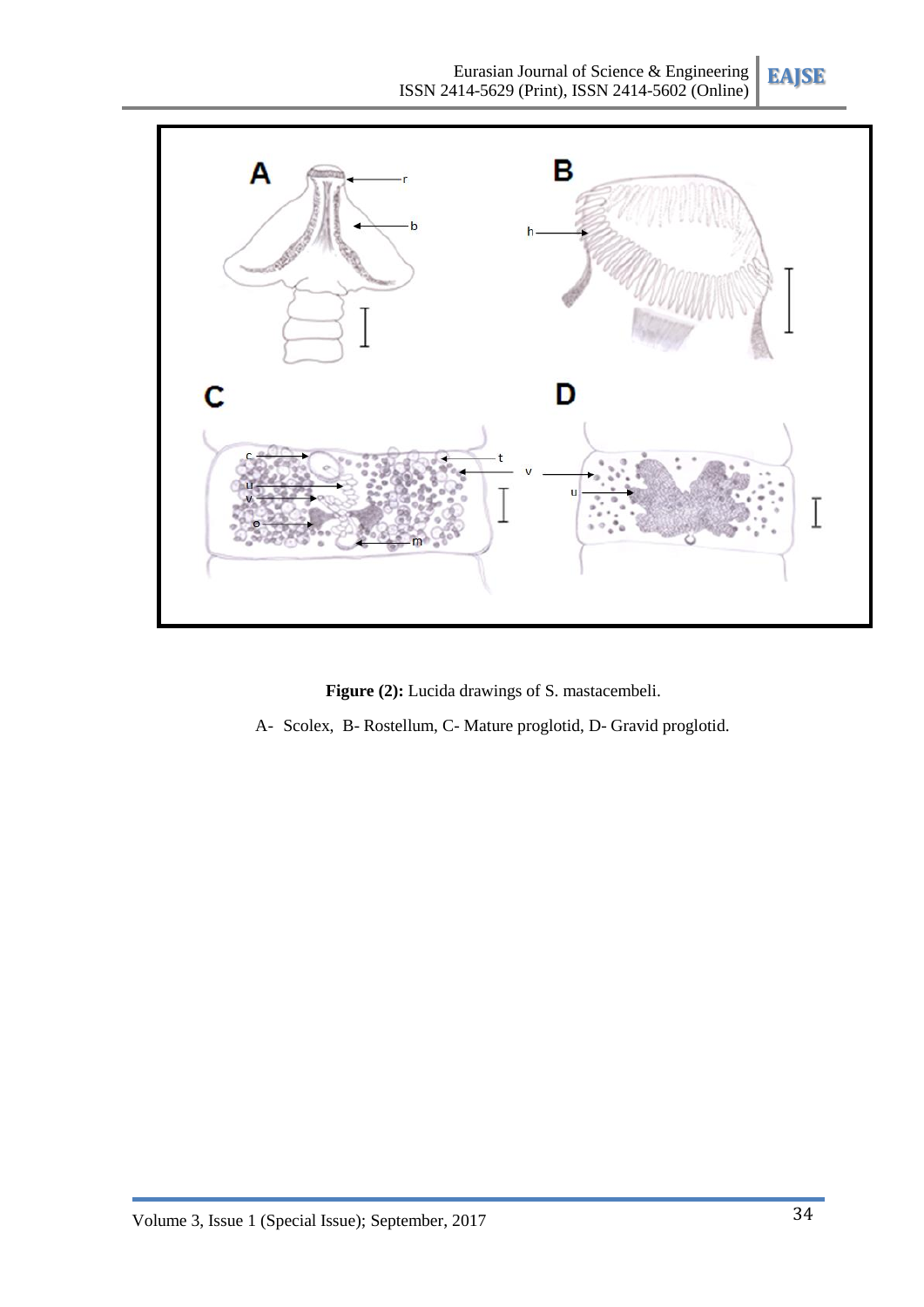



Figure (3): Photomicrograph of S. mastacembeli sections.

Longitudinal section of gravid proglotids, B- Longitudinal section of mature proglotids and cross section of mature proglotid through mehl's gland, C- Cross section of mature proglotid through preovarian region, D- Cross section of mature proglotid through ovarian region.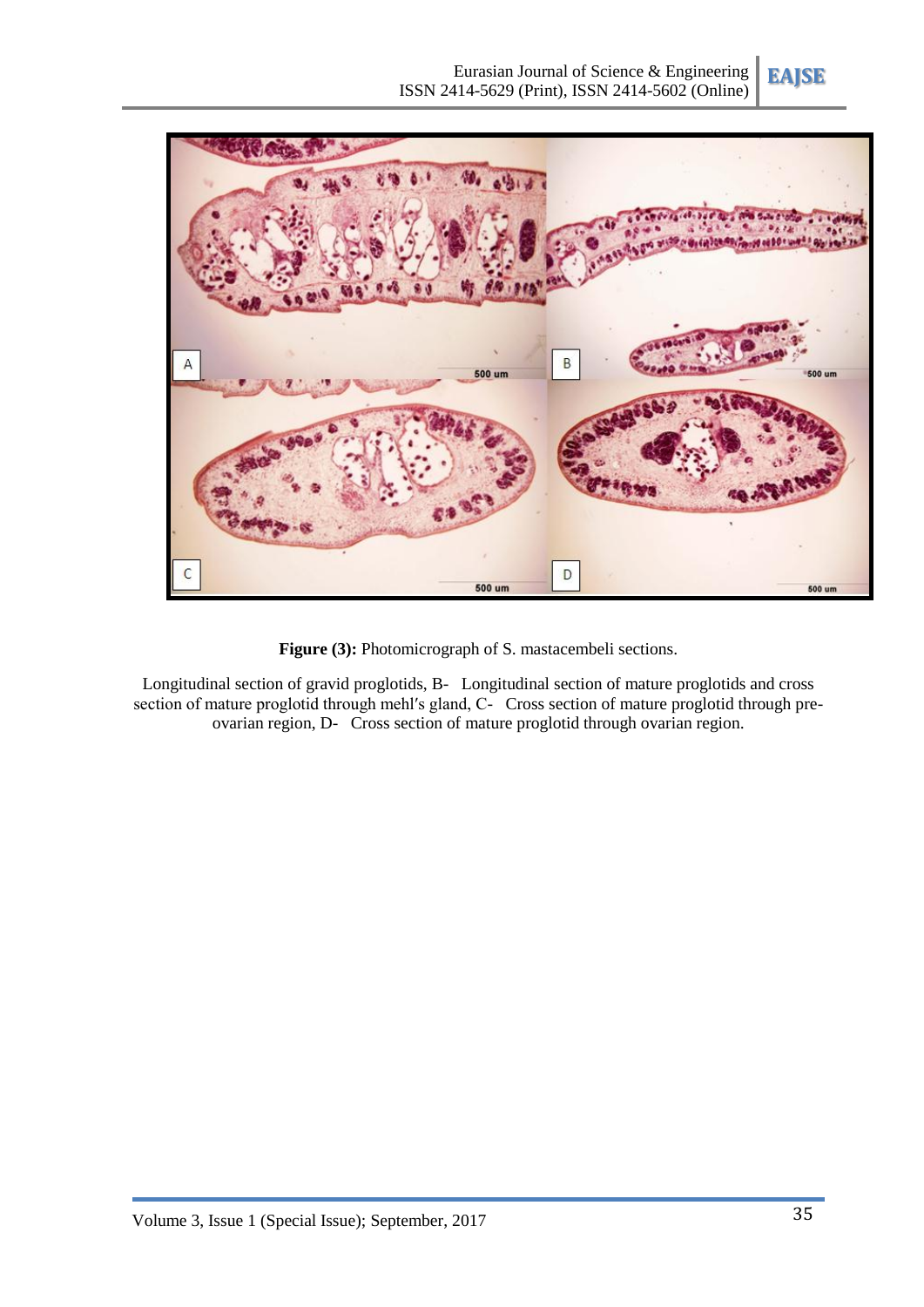**EAJSE**



Figure (4): Scanning electron micrograph of S. mastacembeli.

Scolex (Dorsal view), B- Rostellum (Dorsal view), C- Scolex (En face view), D- Scolex (En face view) showing the hooks hemispheres, E- Hooks, F- Michrotriches from proglotide surface.

### **References**

Amlacher, E. (1970). Textbook of fish diseases (Engl.Transl.). T.F.H. Publ., Jersey City: 302pp.

- Barson, M. (2004). Endoparasites of the sharptooth catfish, *Clarias garirpinus* (Burchell), from the Rietvlei dam, Sesmyl Spurit system, South Africa. M. Sc. Thesis, Coll. Sci., Univ. Rand Afrikaans: 53pp.
- Bashě , S. K. R. & Abdullah, S. M. A. (2010). Parasitic fauna of spiny eel *Mastacembelus mastacembelus* from Greater Zab river in Iraq. *Iranian J. Veter. Res., Shiraz Univ*., 11, (1), 30, 18-27.